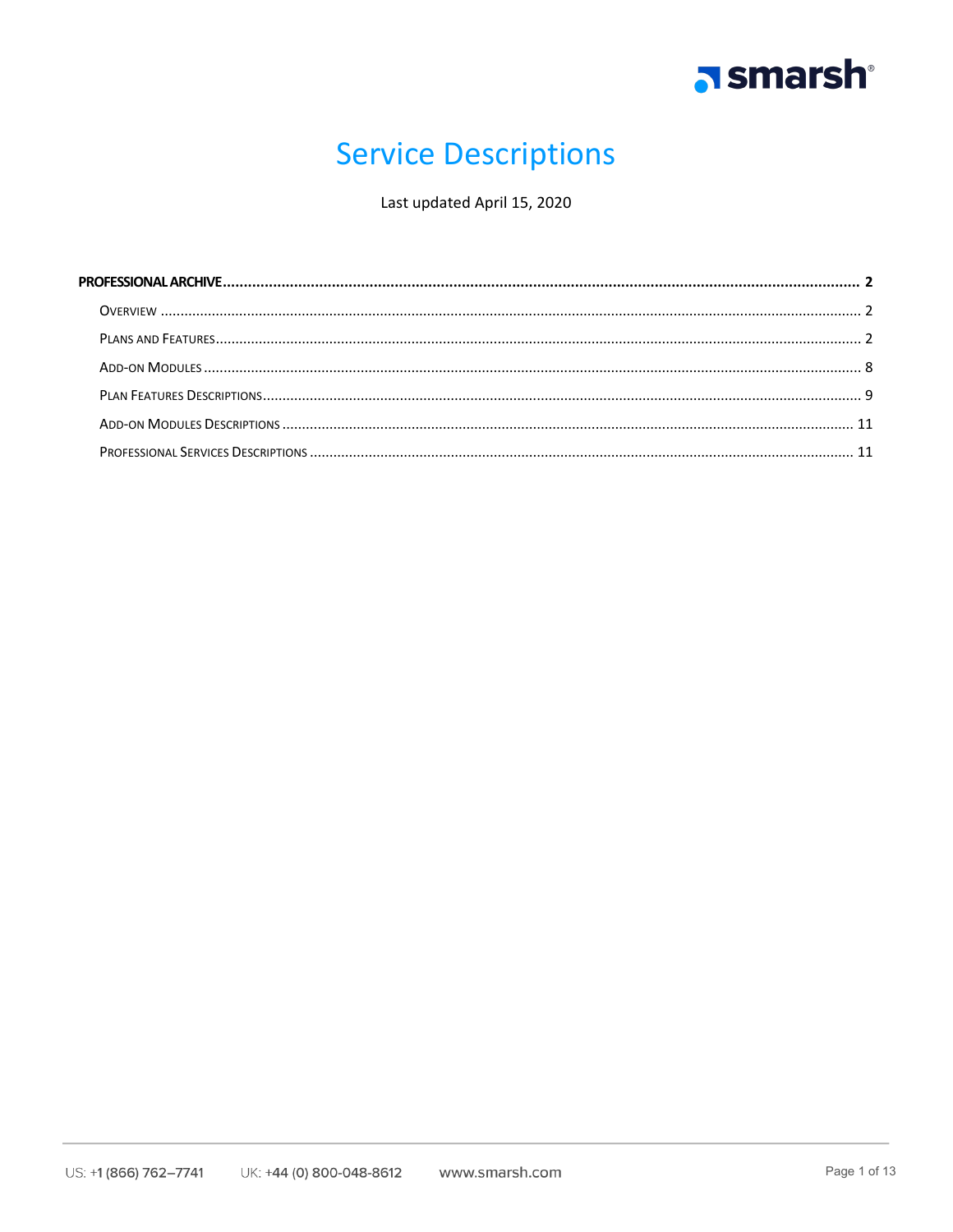# **N** smarsh

### Professional Archive

### <span id="page-1-1"></span><span id="page-1-0"></span>**Overview**

The Connected Archive - Professional Archive ("Professional Archive") archives supported electronic communications and other data from third party systems ("Channels"). Professional Archive includes the following capabilities: storage, search, discovery, administration, reporting, exports, and depending upon the plan, policies and supervision. Additional modules or professional services may be added to enhance the capabilities of Professional Archive. Available features and add-on modules are described in this document. Certain plans are not eligible for certain features or add-on modules. Smarsh will enable the features of Professional Archive that are associated with the plan Client purchases. Client must purchase Connection bundles to enable capture from supported Channels. A full list of supported Channels is available a[t https://www.smarsh.com/products/connected](https://www.smarsh.com/products/connected-capture/all-supported-channels/)[capture/all-supported-channels/.](https://www.smarsh.com/products/connected-capture/all-supported-channels/) Connections captured from a premium Channel will incur additional charges, as indicated on the applicable Order Form (defined in the General Terms available a[t https://www.smarsh.com/legal/\)](https://www.smarsh.com/legal/).

### <span id="page-1-2"></span>Plans and Features

Client must purchase a plan to access Professional Archive. Client will have access to the features and other services that correspond to the purchased plan, as specified in the tables on pages 3-8 below.

| Legend                   |                                            |  |  |
|--------------------------|--------------------------------------------|--|--|
| Feature is included      |                                            |  |  |
|                          | Feature is available for an additional fee |  |  |
| Feature is not available |                                            |  |  |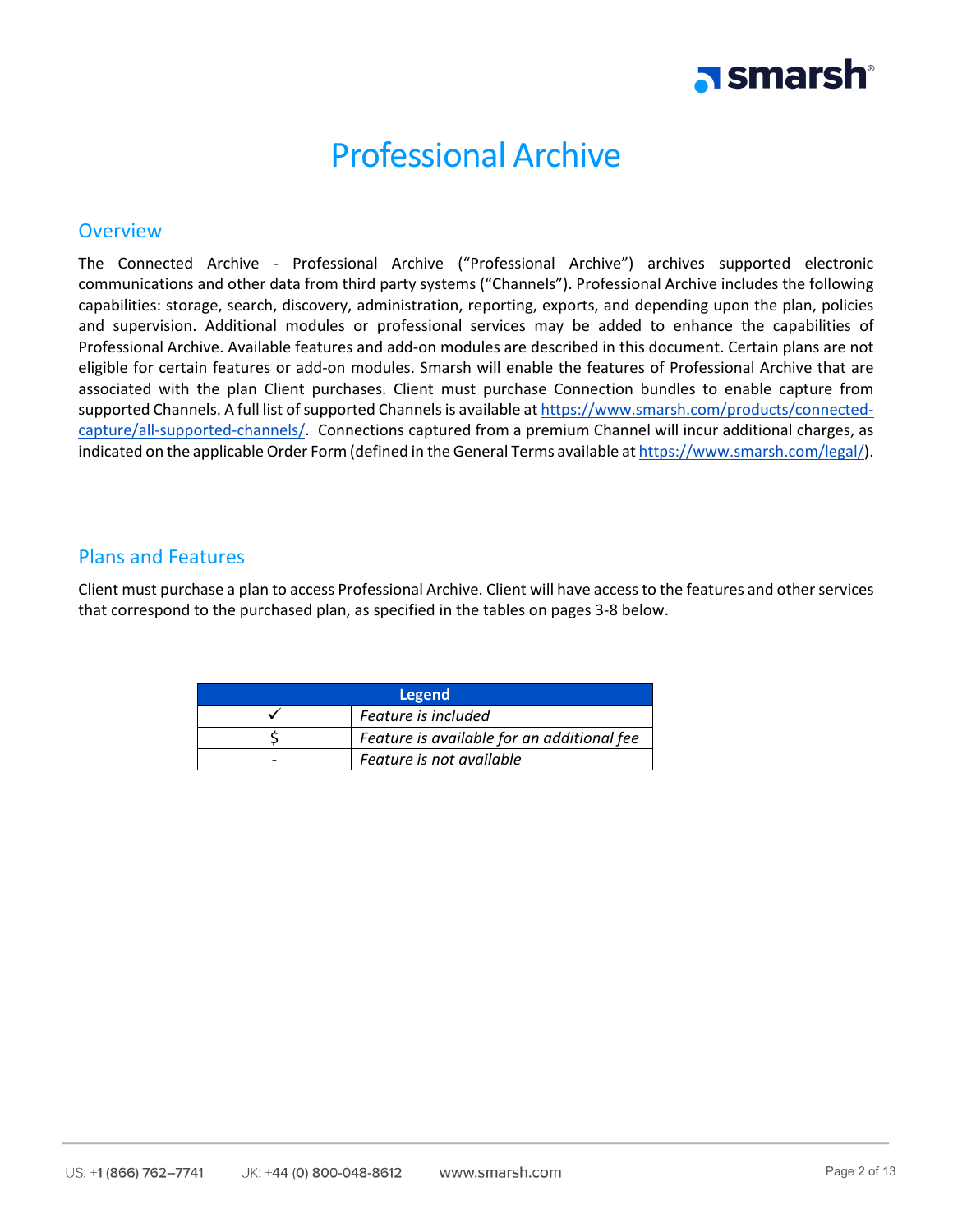# a smarsh

|                                         | <b>Silver</b>            | Gold               | Platinum                 |
|-----------------------------------------|--------------------------|--------------------|--------------------------|
| <b>Professional Archive</b>             |                          |                    |                          |
| # of Bundled Connections                | 5   10   20              | 50   100   200     | 500   1000   2000   5000 |
| <b>Professional Archive Access</b>      | 3 Users                  | 10 Users           | 100 Users                |
| <b>Standard Storage</b>                 | 7 years                  | 7 years            | 7 years                  |
| Search                                  |                          |                    |                          |
| <b>Universal Search</b>                 | $\checkmark$             | $\checkmark$       | ✓                        |
| <b>Proximity Search</b>                 | $\checkmark$             | $\checkmark$       | $\checkmark$             |
| Saved Search                            | ✓                        | ✓                  | ✓                        |
| <b>Advanced Search</b>                  | $\overline{\phantom{a}}$ | ✓                  | ✓                        |
| <b>Policies</b>                         |                          |                    |                          |
| <b>Active Lexicon Policies</b>          | $\overline{2}$           | 10                 | 50                       |
| <b>Post Review Actions</b>              | ✓                        | ✓                  | ✓                        |
| Supervision                             |                          |                    |                          |
| <b>Review &amp; Escalation Queues</b>   | $\checkmark$             | $\checkmark$       | ✓                        |
| <b>Review Tools</b>                     |                          |                    |                          |
| <b>Discovery</b>                        |                          |                    |                          |
| Cases                                   | Unlimited                | Unlimited          | Unlimited                |
| Legal Hold                              | ✓                        | ✓                  | ✓                        |
| <b>Discovery Users</b>                  | $\mathbf{1}$             | 5                  | 20                       |
| Admin                                   |                          |                    |                          |
| Self-Service Exports                    | 2 active per User        | 10 active per User | 25 active per User       |
| Roles                                   | $\checkmark$             | $\checkmark$       | $\checkmark$             |
| Groups                                  | $\checkmark$             | $\checkmark$       | ✓                        |
| <b>Retention Policies</b>               | ✓                        | ✓                  | ✓                        |
| IP Whitelisting                         |                          | ✓                  | ✓                        |
| Multi Factor Authentication             |                          |                    |                          |
| <b>Identity &amp; Access Management</b> | $\overline{\phantom{a}}$ | \$                 | ✓                        |
| <b>External Archiving</b>               | $\checkmark$             | $\checkmark$       | ✓                        |
| <b>Reports</b>                          |                          |                    |                          |
| Administration                          | $\checkmark$             | $\checkmark$       | $\checkmark$             |
| Policy Activity                         | ✓                        | ✓                  |                          |
| Supervision                             | ✓                        | ✓                  | ✓                        |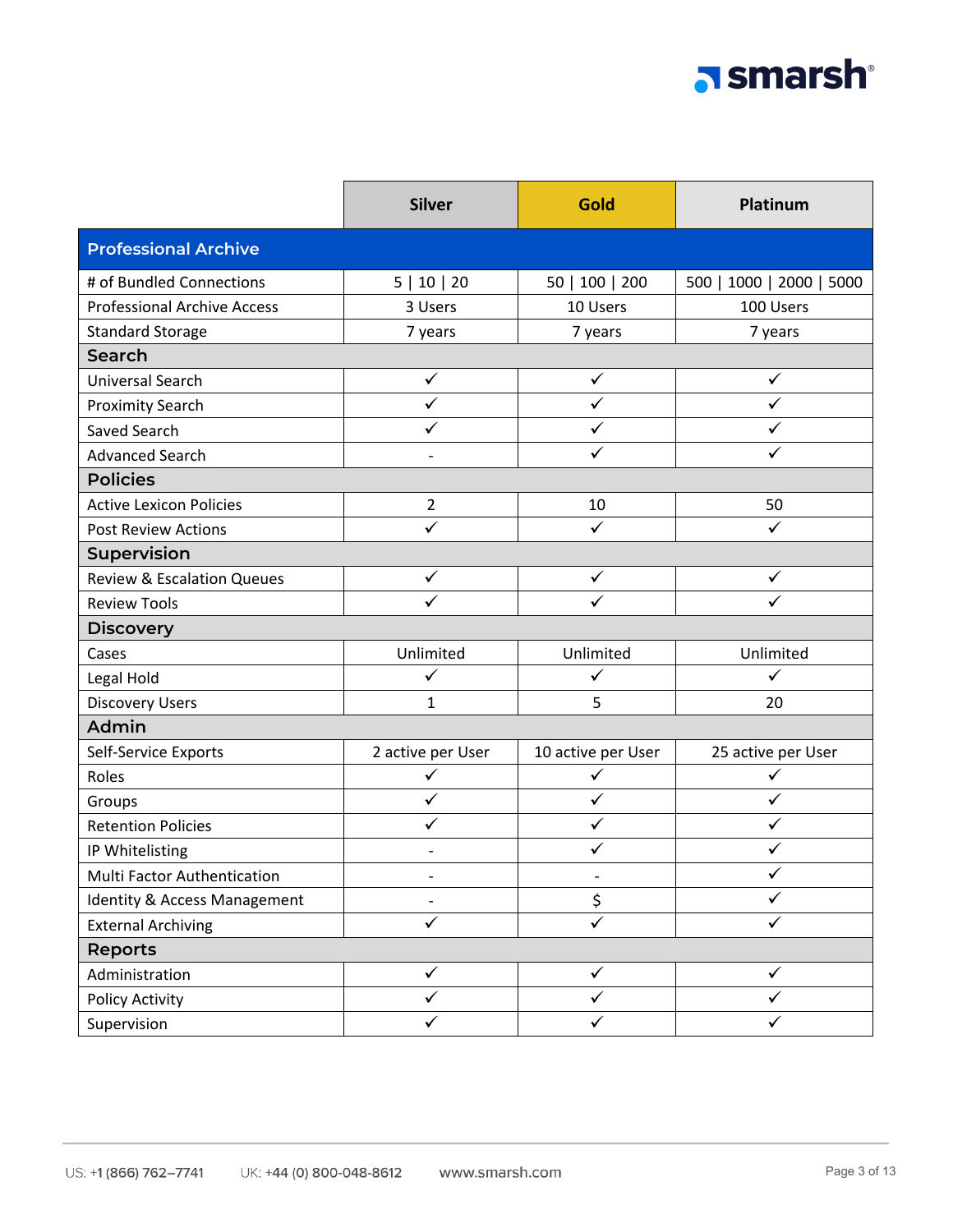

|                                                             | <b>Silver</b> | <b>Gold</b> | Platinum |
|-------------------------------------------------------------|---------------|-------------|----------|
| <b>Client Services</b>                                      |               |             |          |
| Onboarding                                                  | \$            | \$          | \$       |
| Legacy Data Import                                          | \$            | \$          |          |
| <b>Professional Services</b>                                |               |             |          |
| <b>Audit Assist</b>                                         | \$            | \$          | \$       |
| Monthly Archive DVD                                         | \$            | \$          | \$       |
| Policy Library                                              | \$            | \$          | \$       |
| <b>Policy Tuning</b>                                        | \$            | \$          | \$       |
| <b>Assisted Review</b>                                      | \$            | \$          | \$       |
| <b>Custom Feature/Application</b><br>Development            |               |             | \$       |
| <b>Training</b>                                             |               |             |          |
| <b>Online User Guides and</b><br>Knowledge Base             |               |             |          |
| Smarsh University: Web-based<br>and Instructor-led Training | \$            | \$          | \$       |
| Smarsh University: On-site<br><b>Training</b>               | \$            | \$          | \$       |
| <b>Support</b>                                              |               |             |          |
| <b>Basic</b>                                                |               |             |          |
| Premium                                                     |               |             |          |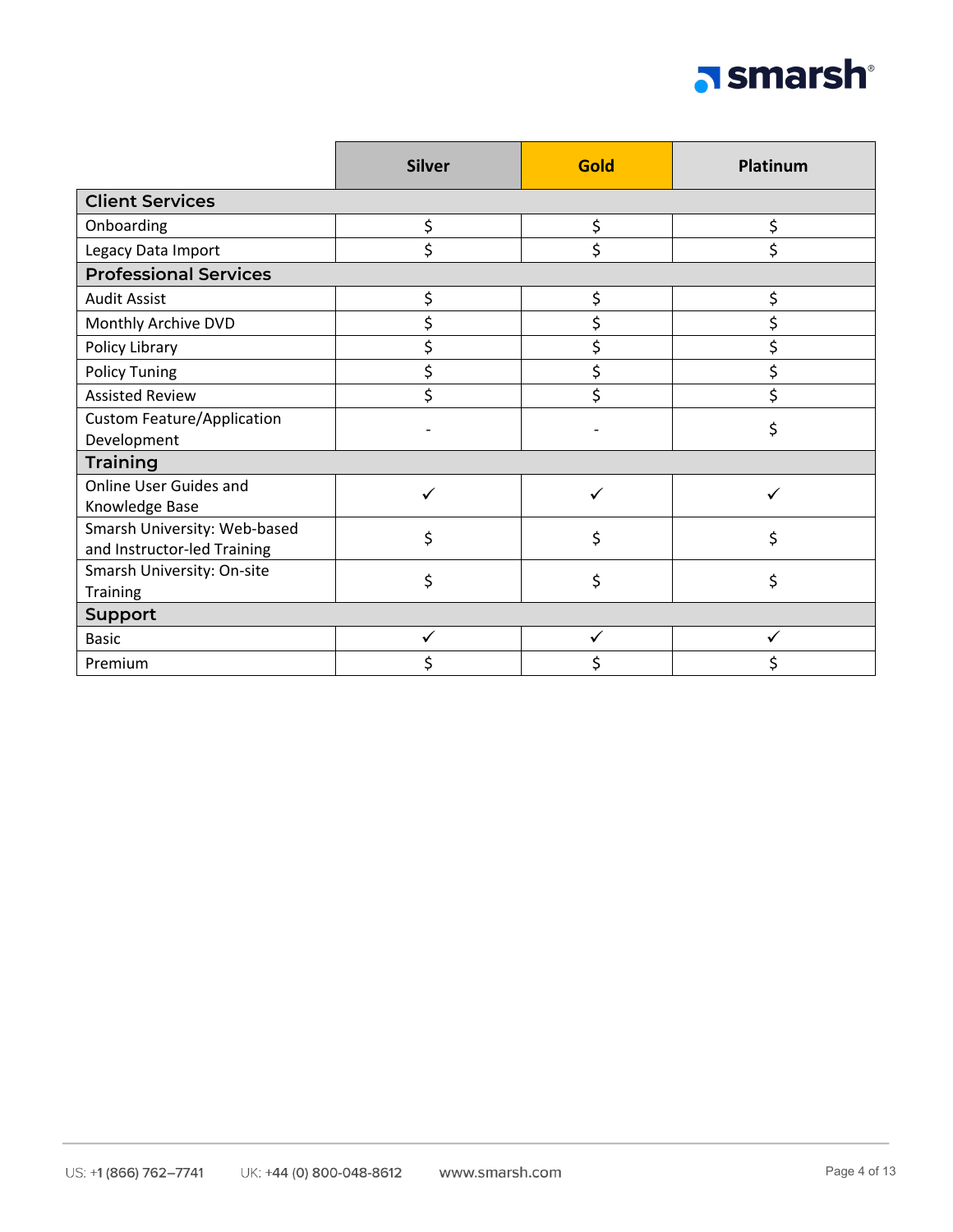# a smarsh

|                                    | <b>SMG</b>               | GOV                      |  |
|------------------------------------|--------------------------|--------------------------|--|
| <b>Professional Archive</b>        |                          |                          |  |
| Connections                        | 10   20   50   100   200 | 500   1000   2000   5000 |  |
| <b>Professional Archive Access</b> | 3 Users                  | 50 Users                 |  |
| <b>Standard Storage</b>            | 7 years                  | 7 years                  |  |
| Search                             |                          |                          |  |
| Universal Search                   | $\checkmark$             | $\checkmark$             |  |
| <b>Proximity Search</b>            | $\checkmark$             | $\checkmark$             |  |
| Saved Search                       | ✓                        | ✓                        |  |
| <b>Advanced Search</b>             |                          | ✓                        |  |
| <b>Policies</b>                    |                          |                          |  |
| <b>Active Lexicon Policies</b>     | $\overline{2}$           | 10                       |  |
| <b>Post Review Actions</b>         | $\checkmark$             | $\checkmark$             |  |
| <b>Discovery</b>                   |                          |                          |  |
| Cases                              | Unlimited                | Unlimited                |  |
| Legal Hold                         | $\checkmark$             | $\checkmark$             |  |
| <b>Discovery Users</b>             | 3                        | 15                       |  |
| Admin                              |                          |                          |  |
| Self-Service Exports               | 2 active per User        | 25 active per User       |  |
| Roles                              | $\checkmark$             | $\checkmark$             |  |
| Groups                             | ✓                        | ✓                        |  |
| <b>Retention Policies</b>          | ✓                        | ✓                        |  |
| IP Whitelisting                    |                          | ✓                        |  |
| Multi Factor Authentication        |                          | ✓                        |  |
| Identity & Access Management       |                          | ✓                        |  |
| <b>External Archiving</b>          | $\checkmark$             | ✓                        |  |
| <b>Reports</b>                     |                          |                          |  |
| Administration                     | $\checkmark$             | $\checkmark$             |  |
| Policy Activity                    | $\checkmark$             | $\checkmark$             |  |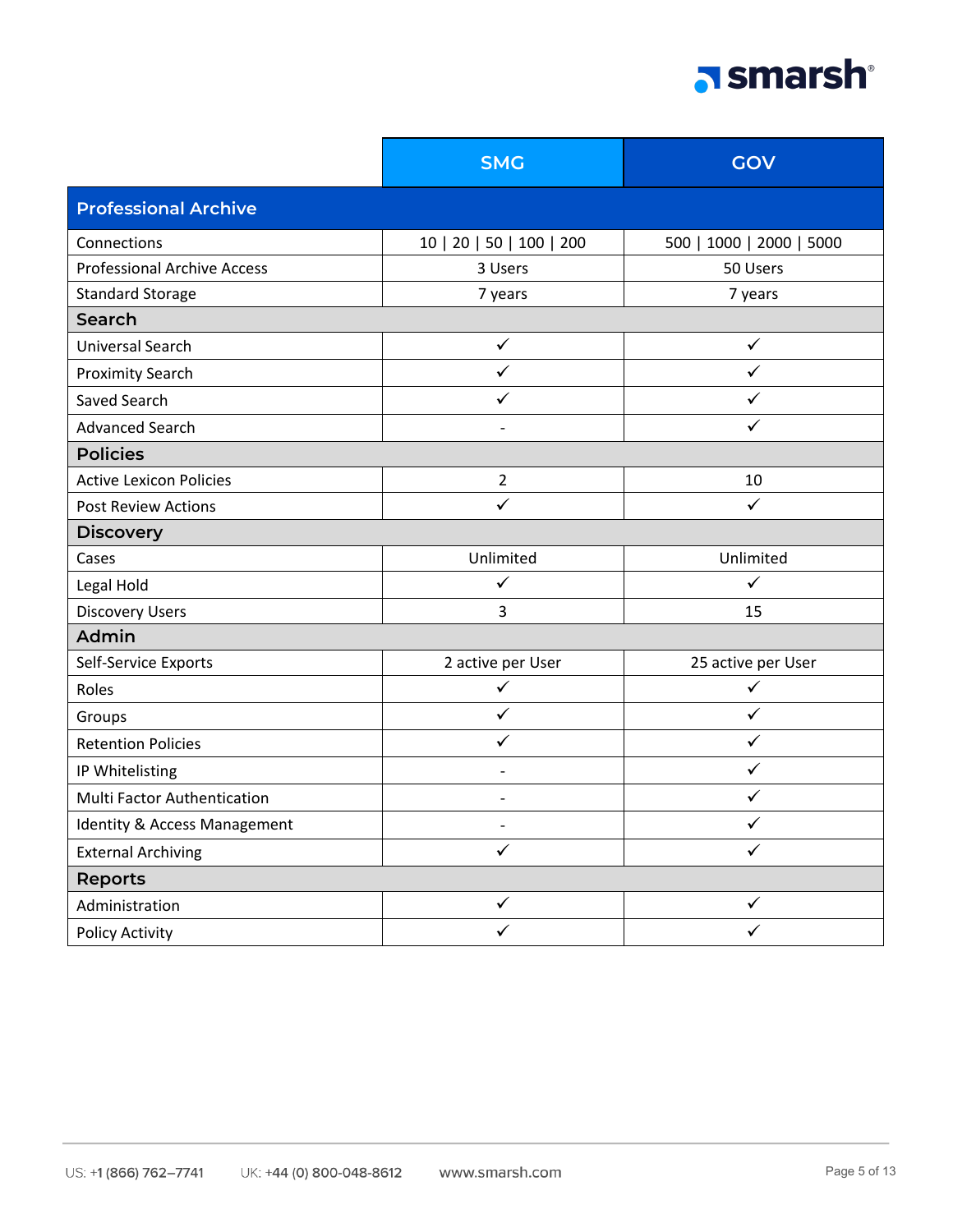

|                                                          | <b>SMG</b> | GOV |
|----------------------------------------------------------|------------|-----|
| <b>Client Services</b>                                   |            |     |
| Onboarding                                               | \$         | \$  |
| Legacy Data Import                                       | \$         |     |
| <b>Professional Services</b>                             |            |     |
| <b>Audit Assist</b>                                      | \$         | Ś   |
| Monthly Archive DVD                                      | \$         |     |
| <b>Custom Feature/Application Development</b>            |            |     |
| <b>Training</b>                                          |            |     |
| Online User Guides and Knowledge Base                    | ✓          |     |
| Smarsh University: Web-based and Instructor-led Training | Ś          |     |
| Smarsh University: On-site Training                      | \$         |     |
| <b>Support</b>                                           |            |     |
| <b>Basic</b>                                             |            |     |
| Premium                                                  | Ś.         |     |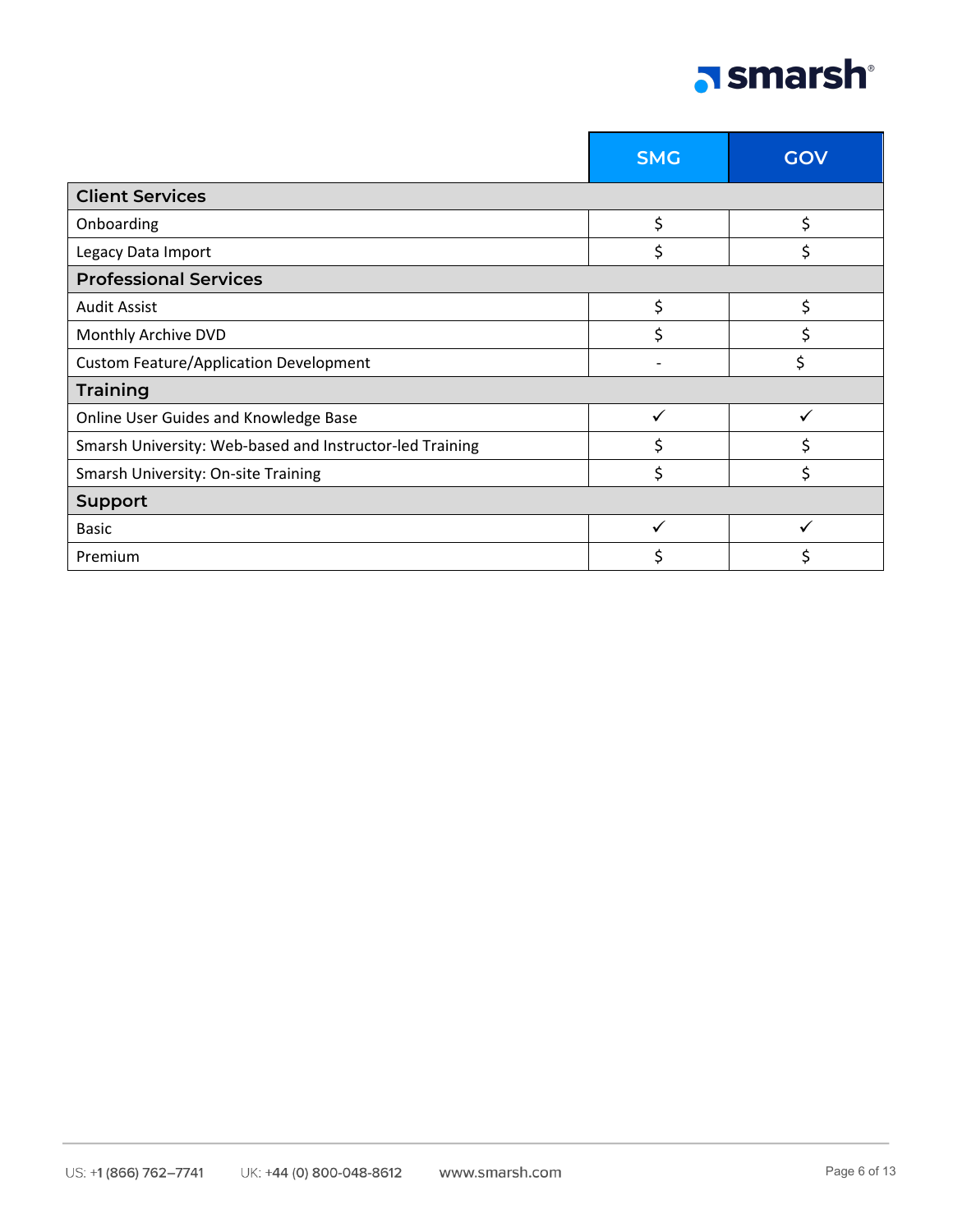

|                                    | <b>E-Discovery</b>       |  |
|------------------------------------|--------------------------|--|
| <b>Professional Archive</b>        |                          |  |
| Connections                        | 500   1000   2000   5000 |  |
| <b>Professional Archive Access</b> | 10 Users                 |  |
| <b>Standard Storage</b>            | 3 years                  |  |
| Search                             |                          |  |
| Universal Search                   | $\checkmark$             |  |
| <b>Proximity Search</b>            | ✓                        |  |
| Saved Search                       | ✓                        |  |
| <b>Advanced Search</b>             | ✓                        |  |
| <b>Discovery</b>                   |                          |  |
| Cases                              | Unlimited                |  |
| Legal Hold                         | ✓                        |  |
| <b>Discovery Users</b>             | 15                       |  |
| Admin                              |                          |  |
| Self-Service Exports               | 10 active per user       |  |
| Roles                              |                          |  |
| Groups                             | ✓                        |  |
| <b>Retention Policies</b>          | ✓                        |  |
| IP Whitelisting                    | ✓                        |  |
| <b>Multi Factor Authentication</b> | $\checkmark$             |  |
| Identity & Access Management       | \$                       |  |
| <b>Reports</b>                     |                          |  |
| Administration                     | $\checkmark$             |  |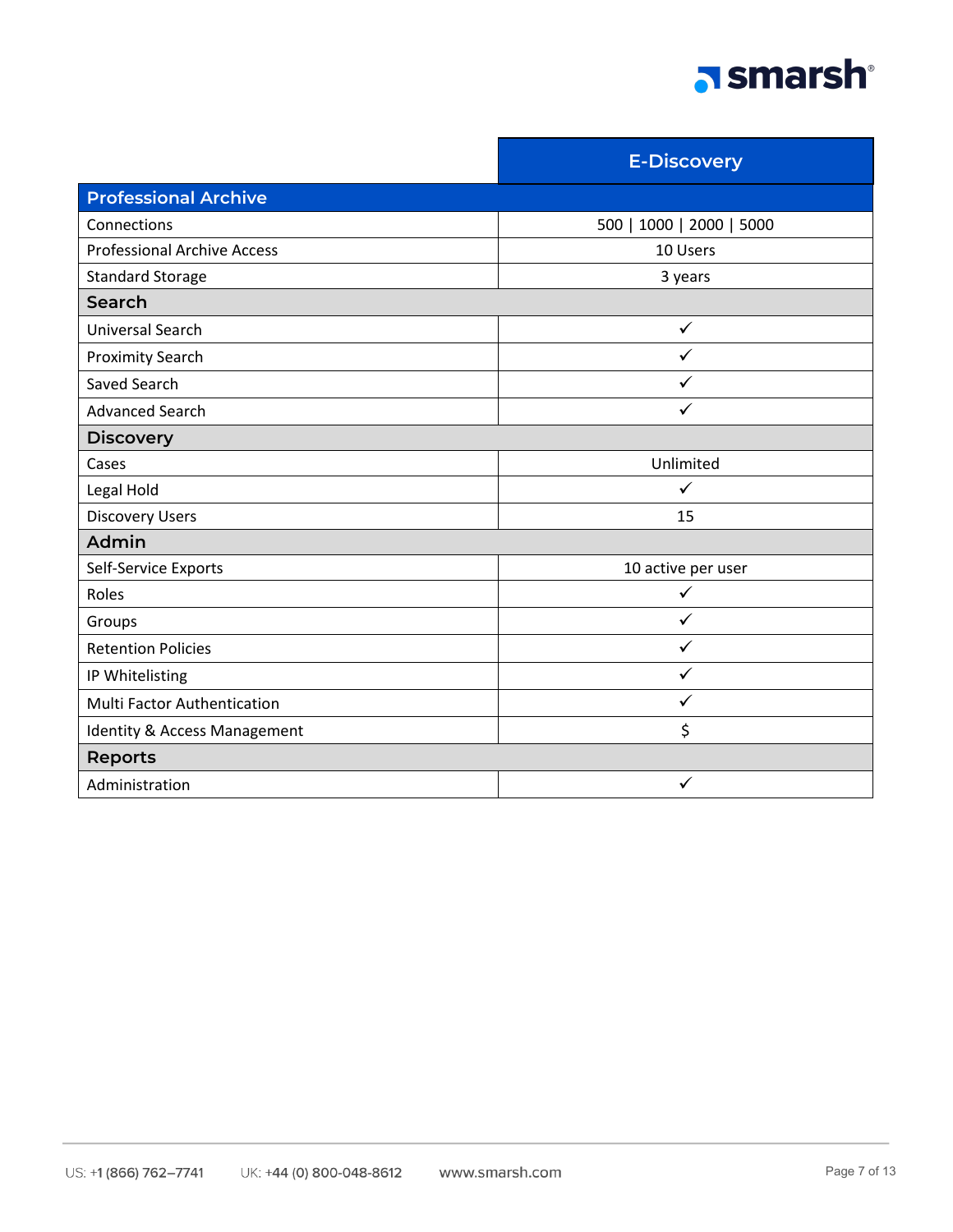

|                                                             | <b>E-Discovery</b> |
|-------------------------------------------------------------|--------------------|
| <b>Client Services</b>                                      |                    |
| Onboarding                                                  | \$                 |
| Legacy Data Import                                          | \$                 |
| <b>Professional Services</b>                                |                    |
| <b>Audit Assist</b>                                         | \$                 |
| Monthly Archive DVD                                         | \$                 |
| <b>Custom Feature/Application Development</b>               | \$                 |
| <b>Training</b>                                             |                    |
| Online User Guides and Knowledge Base                       | $\checkmark$       |
| Smarsh University: Web-based and Instructor-led<br>Training | \$                 |
| Smarsh University: On-site Training                         | \$                 |
| <b>Support</b>                                              |                    |
| <b>Basic</b>                                                |                    |
| Premium                                                     |                    |

### <span id="page-7-0"></span>Add-on Modules

|                                                     | <b>Personal Access</b> |
|-----------------------------------------------------|------------------------|
| Employee access to the employee's archived messages |                        |
| Tablet & Mobile Interfaces                          |                        |
| User Labels/Folders                                 |                        |
| Outlook <sup>®</sup> Plug-in                        |                        |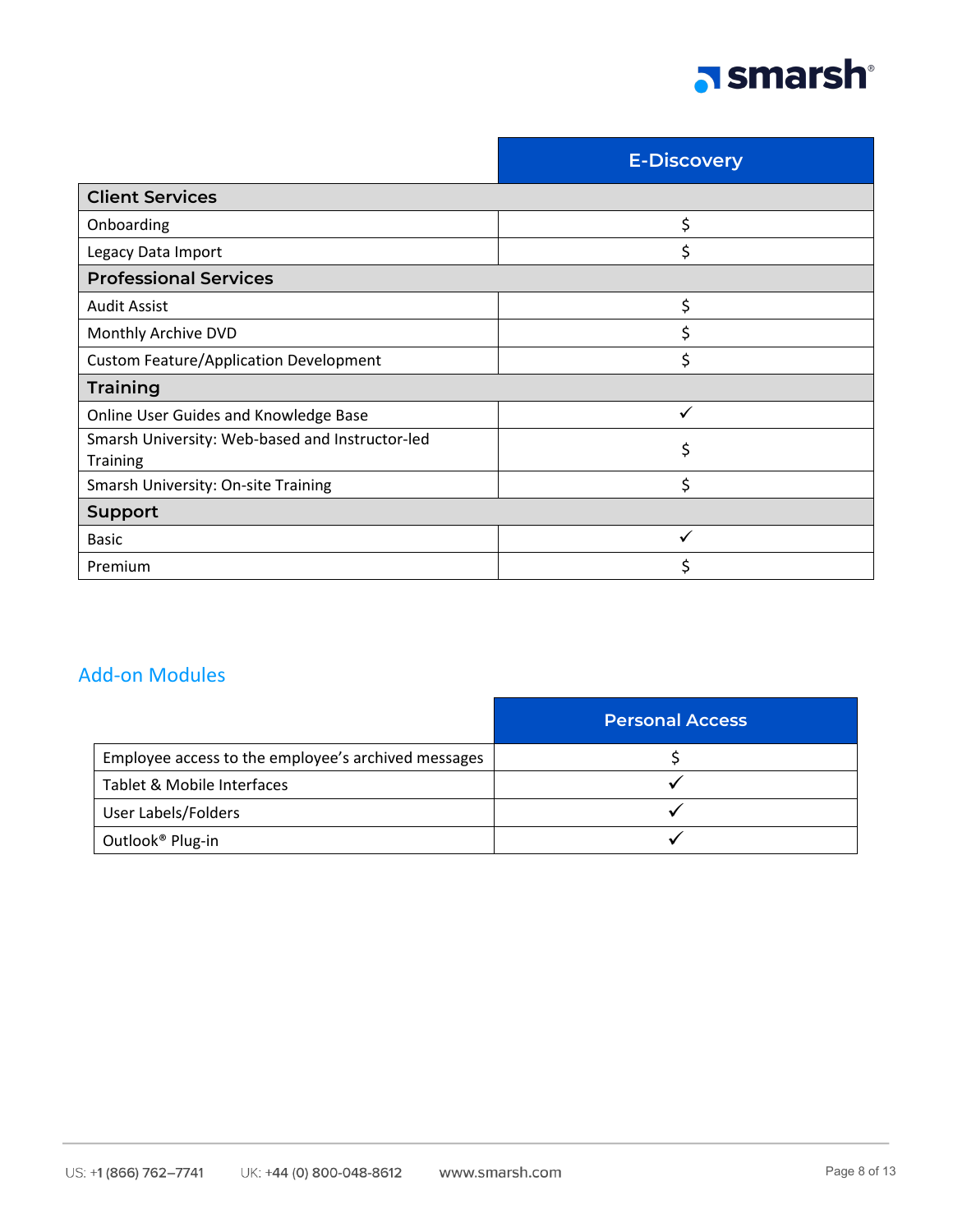

### <span id="page-8-0"></span>Plan Features Descriptions

### **Connections**

One Connection is:

- An end-user account such as email mailbox;
- An instant message account or screen name;
- A social media page or profile; or
- A mobile device phone number

A Channel is an electronic communications data source, such as email, a social media platform, a mobile carrier, or a collaboration platform. Connections from certain Channels are premium Connections and will incur additional capture and archive fees as indicated on the applicable Order Form.

### **Professional Archive Access**

Each User of Professional Archive receives individual log-in credentials, which allows that User to access Professional Archive.

### **Standard Storage**

The Capture & Archive Fees specified in the Order Form for Professional Archive include 3 years of storage of Client Data for the E-Discovery package and 7 years of storage of Client Data for all other packages. Client must purchase extended data retention if a longer storage period is required. Additional storage fees apply for legacy data sent to Smarsh for import into Professional Archive or data sent from Connected Capture products or other external capture services to Professional Archive.

### **Search**

Users can perform e-discovery or compliance and supervision searches across archived Connections based on variables such as message data, User data review activities and advanced search features. Users can apply tags, retention policies, notes and other information to (i) individual messages or (ii) in bulk to a set of messages. Professional Archive includes an audit trail that tracks and logs activity within Client's account including searches, messages reviewed, and notations made.

### **Policies**

Policies allow Client to configure compliance rules for automated flagging and classification of messages based on Client-selected criteria within Professional Archive, up to the number of active lexicon policy rules specified in Client's plan. Messages can be automatically tagged, flagged, scored or assigned to a specific User.

### **Supervision**

Supervision allows Reviewers to mark messages "Reviewed," "Escalate," or "Violation," as well as to design and implement review and escalation queues based off policies and escalated messages. These queues enable formalized, streamlined, workflows for small and large compliance teams.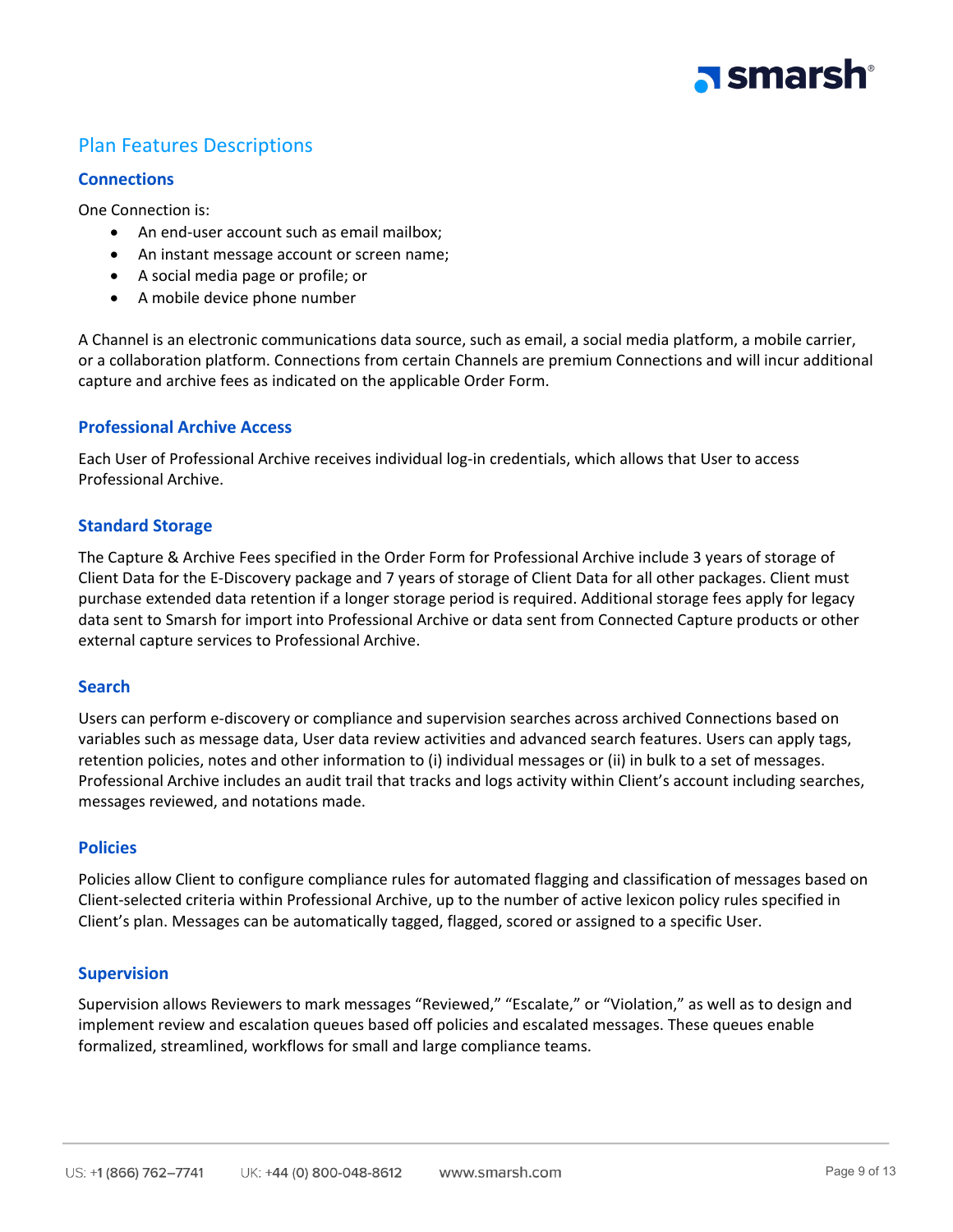

### **Discovery**

Discovery allows Users to: (i) access cases as well as a facet and filtering panel that allows Users to filter the messages by Channel, participant, message tags, and other facets, (ii) manage legal holds, (iii) share cases with other Users, and (iv) and export messages from a case via FTP.

### **Admin**

Authorized Users have the ability to add, manage, and remove Users and Reviewers from within Professional Archive, set permissions for Users and Reviewers, and grant access to specific features.

### **Self-Service Exports**

Client may export or download messages from Professional Archive by creating an Export. An Export is a collection of messages that can be exported out of the archive. The number of active Exports a User can have at any given time is specified in the Plans and Features table in this document.

### **Users, Reviewers, and Roles**

Client can provide access to Professional Archive for as many Users as Client requires. Client must appoint at least one Authorized User as the administrative User associated with the account. Reviewers are Users who perform supervision. Roles allow Client to define permissions for specific pages and features. These roles can be assigned to a User.

### **Groups**

Groups allows Client to create a hierarchy of groups using end-user identifiers and associated Connections. Client can set permissions for these groups to control data access for Professional Archive Users.

### **Retention Policies**

Retention policies allow a User to create and apply policies to messages to be retained for a certain time period and then purged (deleted) from Professional Archive.

### **IP Whitelisting**

IP whitelisting allows Client to determine the IP addresses that a User may use to access Professional Archive. IP whitelisting supports multi-factor authentication.

### **Multi-Factor Authentication**

Multi-factor authentication allows Client to enforce a second layer of authentication before access to Professional Archive is permitted. To access Professional Archive, a User must provide their log-in credentials together with a code that is sent to the email address associated with the applicable Professional Archive account.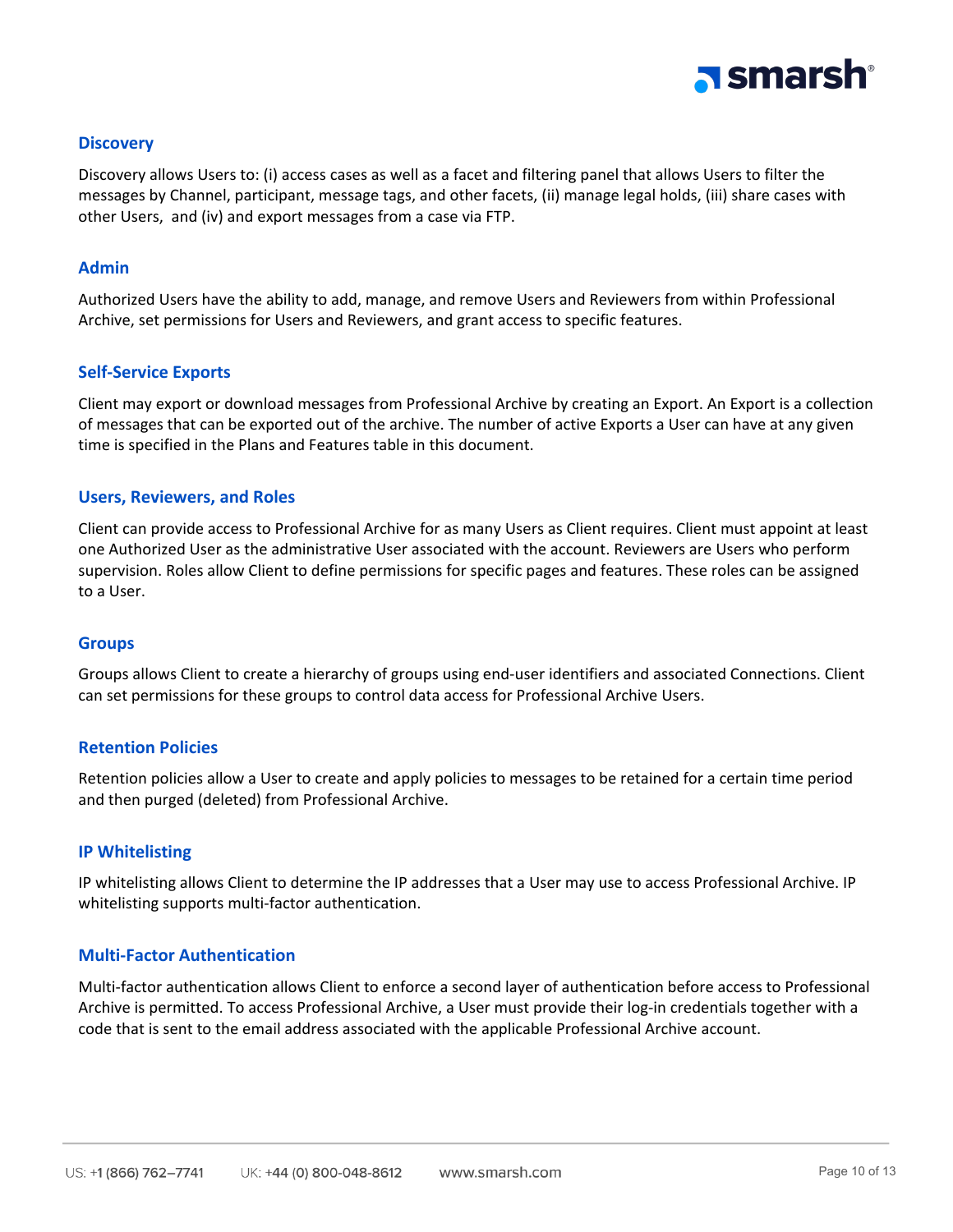## a smarsh<sup>®</sup>

### **Identity & Access Management**

Available identity and access management features include:

• **Active Directory Sync**

Enables Client to integrate their Active Directory in Professional Archive.

• **LDIF**

Enables Client to update Groups within Professional Archive using a LDAP Data Interchange Format ("LDIF") file process.

• **Single Sign-on**

Enables Client to allow Users to authenticate into Professional Archive using a single set of log-in credentials.

Client must purchase an add-on onboarding service to enable identity and access management features.

### **External Archiving**

Enables Client to send a copy of Client Data to a third party by email.

### **Reports**

Client will have access to different levels of pre-built reports depending upon Client's specified plan. Available standard reports include Professional Archive administration, policy activity, and supervision. Administration reports include User activity, archive statistics, and content usage. Policy reports include policy activity, auditing, and actions. Supervision reports include reviewer, queue, and message activity.

### <span id="page-10-0"></span>Add-on Modules Descriptions

### **Personal Archive**

Allows end-users of Connections to search their own archived messages through a web-based client or Outlook plugin.

### <span id="page-10-1"></span>Professional Services Descriptions

### **Onboarding**

Smarsh offers several Professional Archive onboarding packages to provide options that align to each Client's specific implementation needs. With all onboarding packages, Smarsh will create Client's Professional Archive environment and provide detailed configuration instructions.

### **Data Import**

Smarsh will import Client's messages from legacy systems into Professional Archive at an agreed-upon rate specified in an Order Form. Additional data conversion charges will apply if the data is not provided in a supported format.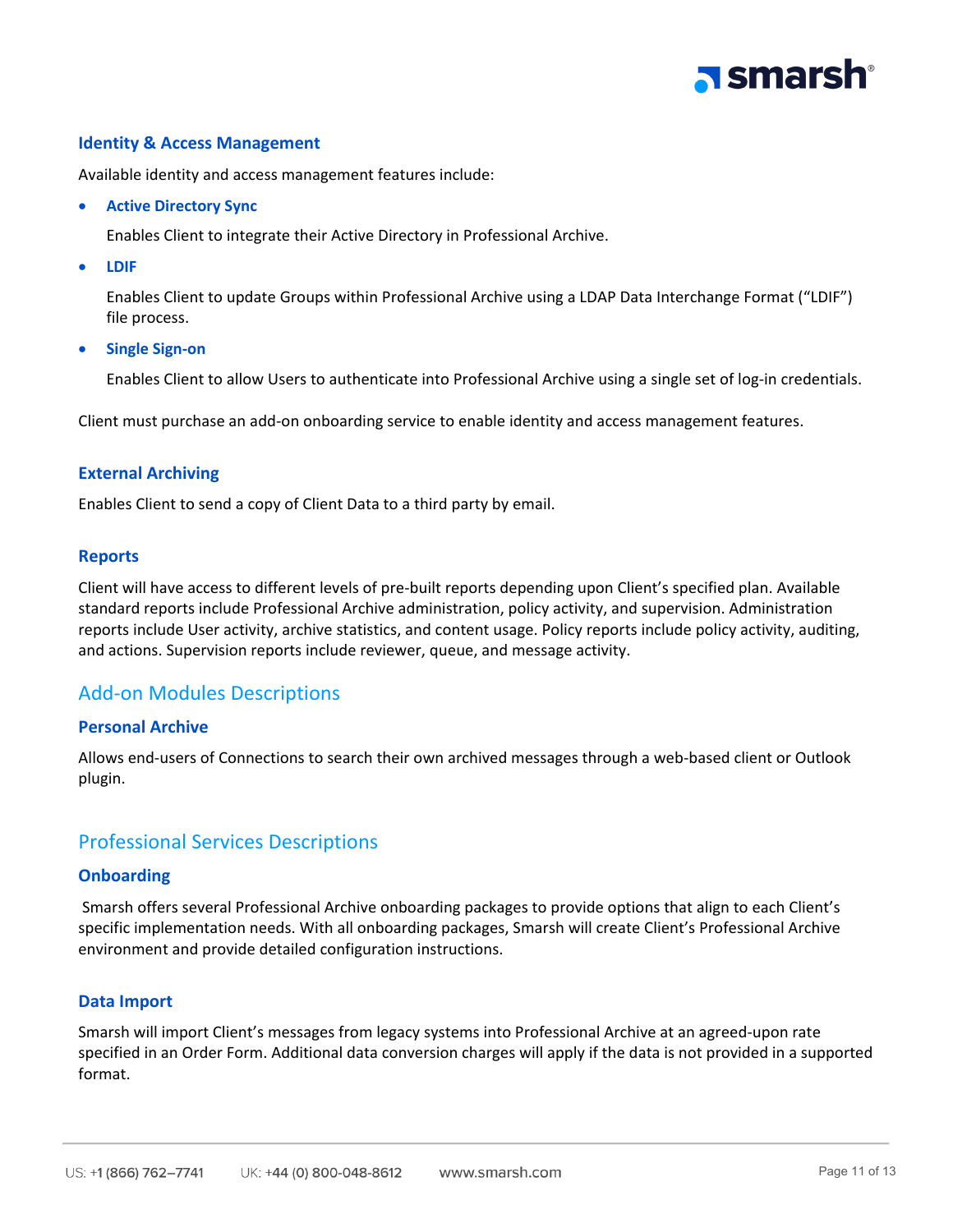

### **Audit Assist**

Audit Assist allows Client up to five hours of data export service, once per year, in response to a regulatory audit. Any hours in excess of five will be paid at the hourly rate specified in the applicable Order Form, or if not specified, \$250 per hour. Alternatively, Client may purchase assistance with data requests for audit or litigation purposes at an hourly rate. Audit Assist includes structuring a data export and responding to a data request.

### **Monthly Archive DVD**

The Smarsh Client Data team will create a copy of the data ingested by Professional Archive in the previous month. The data will be copied to one or more DVDs and then shipped to Client's authorized shipping address.

#### **Assisted Review**

Assisted Review is a service through which Smarsh certified reviewers augment Client's existing compliance program by completing first-pass compliance reviews on Client's behalf. The certified reviewers follow Client's supervision policies and guidelines to review flagged messages within Professional Archive and escalate the messages that meet Client's specified risk criteria for further review by Client's compliance team.

### **Policy Library**

Policy Library is a library of pre-built Smarsh-designed lexicon policies that a Client can select for its use.

### **Policy Tuning**

Policy Tuning is a service through which Smarsh experts work with Client to tune policies and modulate lexicons for Supervision within Professional Archive. Policy Tuning results in a standard set of diagnostic tools and processes that prioritize the most critical, high-risk messages for review in order to improve the effectiveness of Client's compliance program. Client must purchase Policy Library to be eligible to purchase Policy Tuning.

### **Training**

Smarsh offers online documentation, training courses, and certification courses to help Client and its Users understand and leverage Professional Archive's features and functionality. Each Professional Archive package includes access to user guides, technical documentation, and knowledge articles on Smarsh Central. Client may purchase Smarsh University training and certification courses for an additional fee.

#### **Support**

Smarsh provides phone and web-based technical support as specified in the Smarsh Support and Service Levels document available at [https://www.smarsh.com/legal.](https://www.smarsh.com/legal) Web-based technical support articles are available at [https://central.smarsh.com/s/.](https://central.smarsh.com/s/) Each Professional Archive package includes the Basic support package. Client may purchase a premium support package to extend hours of availability, allocate designated support resources, and access other premium support services.